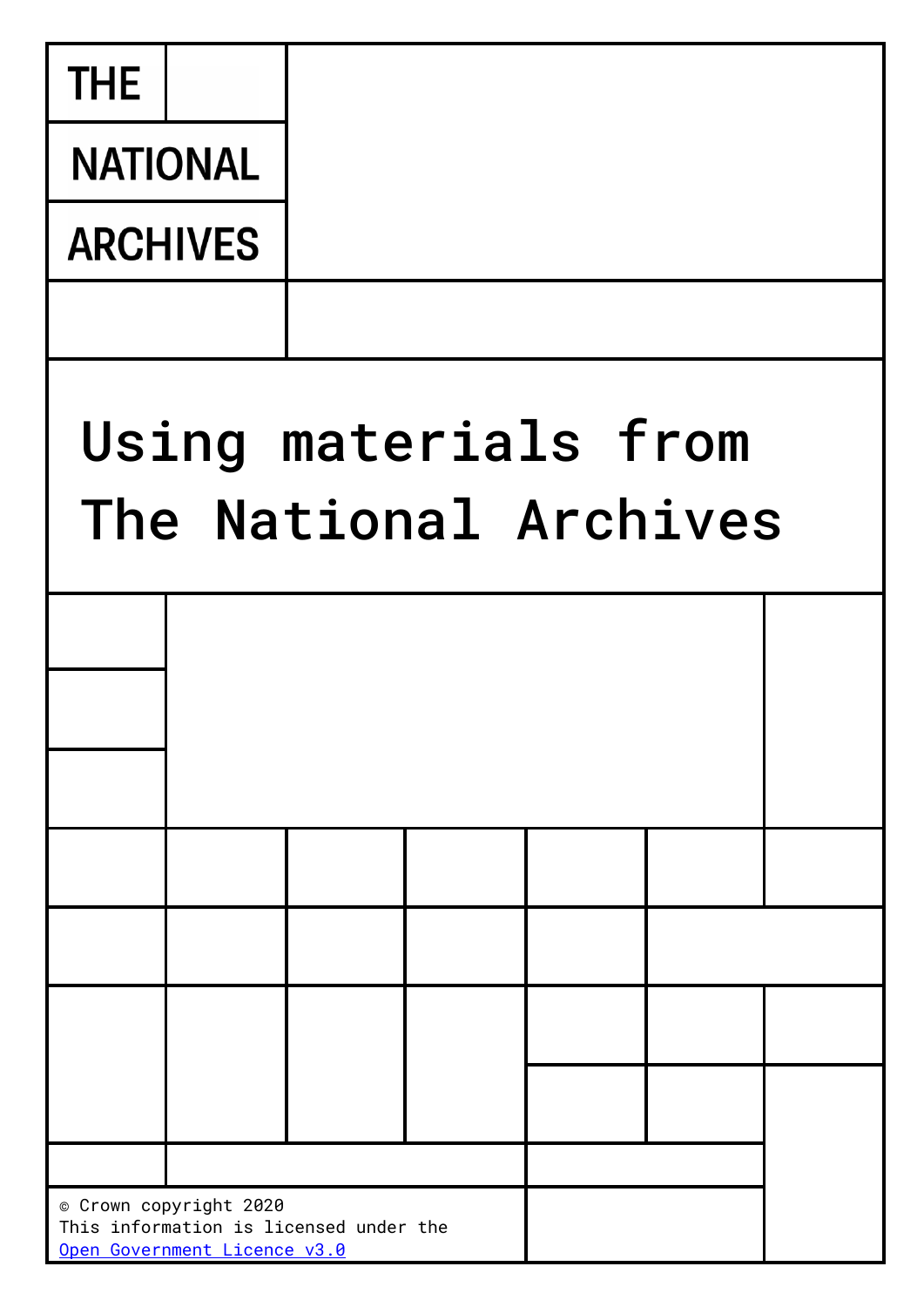<span id="page-1-0"></span>

| 1. Introduction                                                                                   | 3              |
|---------------------------------------------------------------------------------------------------|----------------|
| 2. Transcription and quotation<br>Crown copyright<br>Third-party copyright                        | 3<br>3<br>4    |
| 3. Obtaining copies                                                                               | 4              |
| Unpublished works                                                                                 | 4              |
| Published works                                                                                   | 5              |
| 4. Reproduction of copies and images                                                              | 6              |
| 5. Copyright in certain special cases                                                             | 6              |
| A. British Transport Commission and British Railways Board records (RAIL and AN<br>record series) | $\overline{7}$ |
| B. Crown copyright material in non-public records held outside The National<br>Archives           | 8              |
| C. Duchy of Cornwall records                                                                      | 8              |
| D. Duchy of Lancaster records (DL record series)                                                  | 8              |
| E. Haig diaries (record series WO 256)                                                            | 9              |
| F. Hudson's Bay Company records (BH record series)                                                | 9              |
| G. London Olympic and Paralympic Games 2012 (LOCOG) records                                       | 10             |
| H. Legal records                                                                                  | 10             |
| I. Parliamentary copyright                                                                        | 11             |
| J. Police records                                                                                 | 11             |
| K. Prime Ministers' Letters in the Royal Archives (record series CAB 41)                          | 12             |
| L. Probate records (PROB record series)                                                           | 13             |
| M. Public records outside The National Archives                                                   | 13             |
| N. Ramsay MacDonald papers (record series PRO 30/69)                                              | 13             |
| 6. Contact details                                                                                | 13             |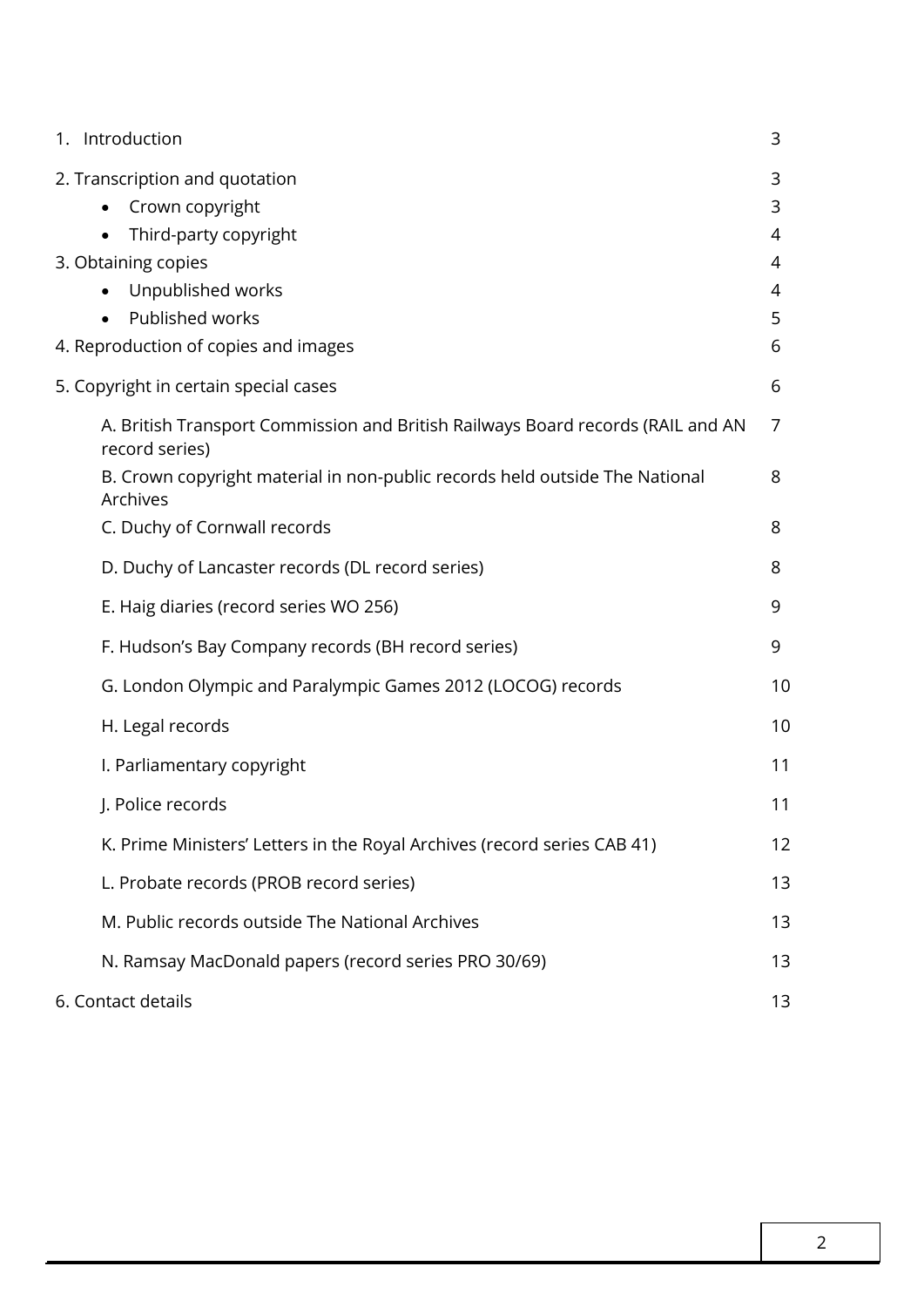# <span id="page-2-0"></span>**1. Introduction**

The following guide applies to:

- the use of information and quotations obtained from records held in The National Archives
- the reproduction of copies of documents and other records supplied by The National Archives
- the reproduction of copies of documents and other records made by readers

Where this guide relates to copies of documents it applies to copies in any medium and format, whether analogue or digital.

Most records in The National Archives are still protected by copyright, whatever their age. Many of these records are Crown copyright, but many others are not. For information on copyright, including Crown copyright, see our guide [Copyright and Related Rights.](http://www.nationalarchives.gov.uk/documents/information-management/copyright-related-rights.pdf)

There are differences between the use of public records and non-public records, so records held in The National Archives are identified appropriately in our catalogue, [Discovery.](http://discovery.nationalarchives.gov.uk/) Public records are defined in the schedule to the Public Records Act 1958 <sup>1</sup>

In general terms, unless copyright has expired or the use of a copyright work is permitted by copyright law (for example for the purposes of non-commercial research), you must:

**1. identify and trace** the present copyright owner

**2. obtain permission** to reproduce the work - if you think you may need to reproduce the work in the future it will be better if you cover both applications at the same time **3. acknowledge the copyright** and give credit as appropriate to the author, the rights owner and the custodian

# **4. pay any associated fees**

 $\overline{a}$ 

Whenever material from The National Archives is reproduced, in any form and in any medium, you must acknowledge The National Archives as the source and give the document references. See [Citing records in The National Archives](https://www.nationalarchives.gov.uk/help-with-your-research/citing-records-national-archives/) for further guidance.

<sup>1</sup> <http://www.nationalarchives.gov.uk/information-management/legislation/public-records-act/>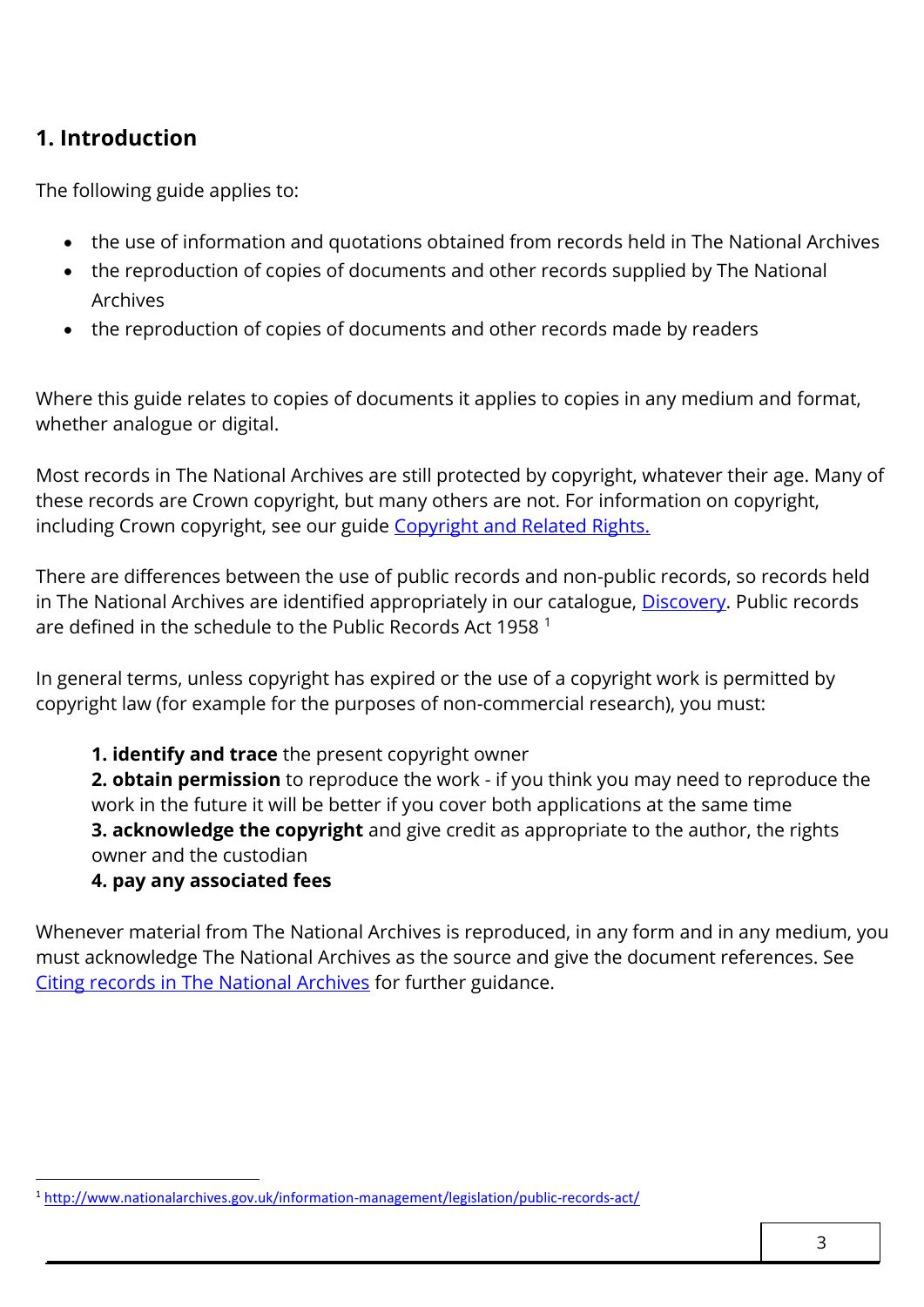# <span id="page-3-0"></span>**2. Transcription and quotation**

#### <span id="page-3-1"></span>**Crown copyright**

Information about Crown copyright can be found in our guide [Copyright and Related Rights.](http://www.nationalarchives.gov.uk/documents/information-management/copyright-related-rights.pdf) Textual content from The National Archives' website may be freely reproduced under the terms of the [Open Government Licence](http://www.nationalarchives.gov.uk/doc/open-government-licence/version/3/) unless it is specified that it is not Crown copyright. You are free to transcribe, translate, index and quote from published or unpublished Crown copyright material among the records as extensively as you wish. You may also publish the results in any format and any medium in accordance with the terms of the [Open Government Licence.](http://www.nationalarchives.gov.uk/doc/open-government-licence/version/3/)

# <span id="page-3-2"></span>**Third-party copyright**

The National Archives does not authorise any use of third-party copyright material. It is your responsibility as the user to ensure that copyright is not infringed and any infringement that does occur is also your responsibility.

You may transcribe and quote from non-Crown copyright material among the records provided the use is permitted by an exception in copyright law or has been authorised by the rights owner. Exceptions under UK law include fair dealing for the purposes of private study or non-commercial research and educational use for the purposes of examination (including in a thesis or dissertation which is to be examined).

For further information on exemptions that might apply to third-party copyright, please see [Guidance: Exceptions to copyright](https://www.gov.uk/guidance/exceptions-to-copyright) on the Intellectual Property Office website.

See **section 5** to find out how to obtain permission to use certain series of records. The National Archives has no information on the ownership of other third-party copyright materials among the records, and cannot advise on how to trace rights owners.

# **3. Obtaining copies**

# <span id="page-3-3"></span>**Unpublished works**

You may obtain copies of any public records (which are identified as such in Discovery). You should note that, unless an exception applies, you will need the permission of the copyright owner before you re-use the copies. Use without permission for any commercial purpose or for any purpose on the internet is likely to infringe copyright and could result in legal action against you by the rights owner.

You may obtain a single copy of a literary, dramatic or musical work, together with any illustrations, in a document that is not a public record (which is identified as such in Discovery) only if you complete a statutory declaration form, obtainable from the Record Copying counter.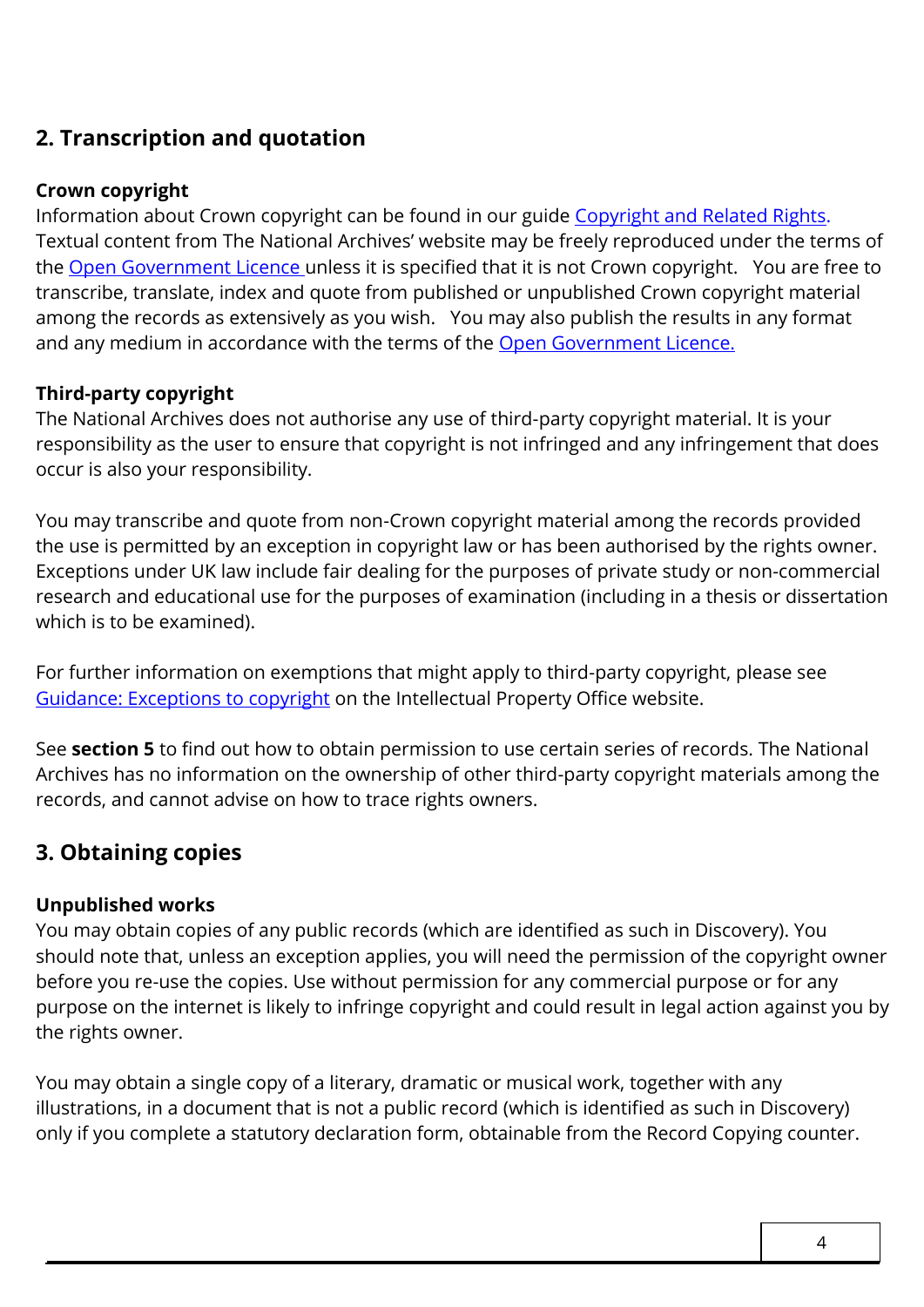By signing this, you declare that:

- you have not previously been supplied with a copy of the same material
- you will not use the copy for any purpose other than private study or research for a noncommercial purpose
- you will not make a copy of the copy for anyone else
- you believe the document to have been unpublished when it was deposited in The National Archives and that the rights owner has not prohibited copying - a work is unpublished unless, with the approval of the copyright owner, copies have been issued to the public or it has been made available to the public online

You should understand that by signing the form and obtaining the copies you become liable for any infringement arising from the making of the copies or your use of them thereafter, unless an exception applies or you have permission from the rights owner.

Use for any commercial purpose or publication on the internet is very likely to infringe and may result in legal action by the copyright owner.

# <span id="page-4-0"></span>**Published works**

You may obtain a single copy of parts of published works held in the library of The National Archives. If copies are made and supplied by staff of The National Archives, you may receive only a copy of one article from an issue of a periodical or a reasonable proportion of any other type of literary, dramatic or musical work, together with any illustrations. A 'reasonable proportion' is usually accepted to mean the greater part of a single chapter or 5% of the book. You must complete a statutory declaration form which is available from Reading Room staff. Using materials from The National Archives.

By signing this you declare that:

- you have not had a copy of the same material before from the same or another library
- you will not use the copy for any purpose other than private study or research for a noncommercial purpose
- you will not make a copy of the copy for anyone else
- so far as you know no other person with whom you work or study has requested a copy of the same material for the same purpose

The same comments apply to your use of copies of published works as to copies of unpublished works.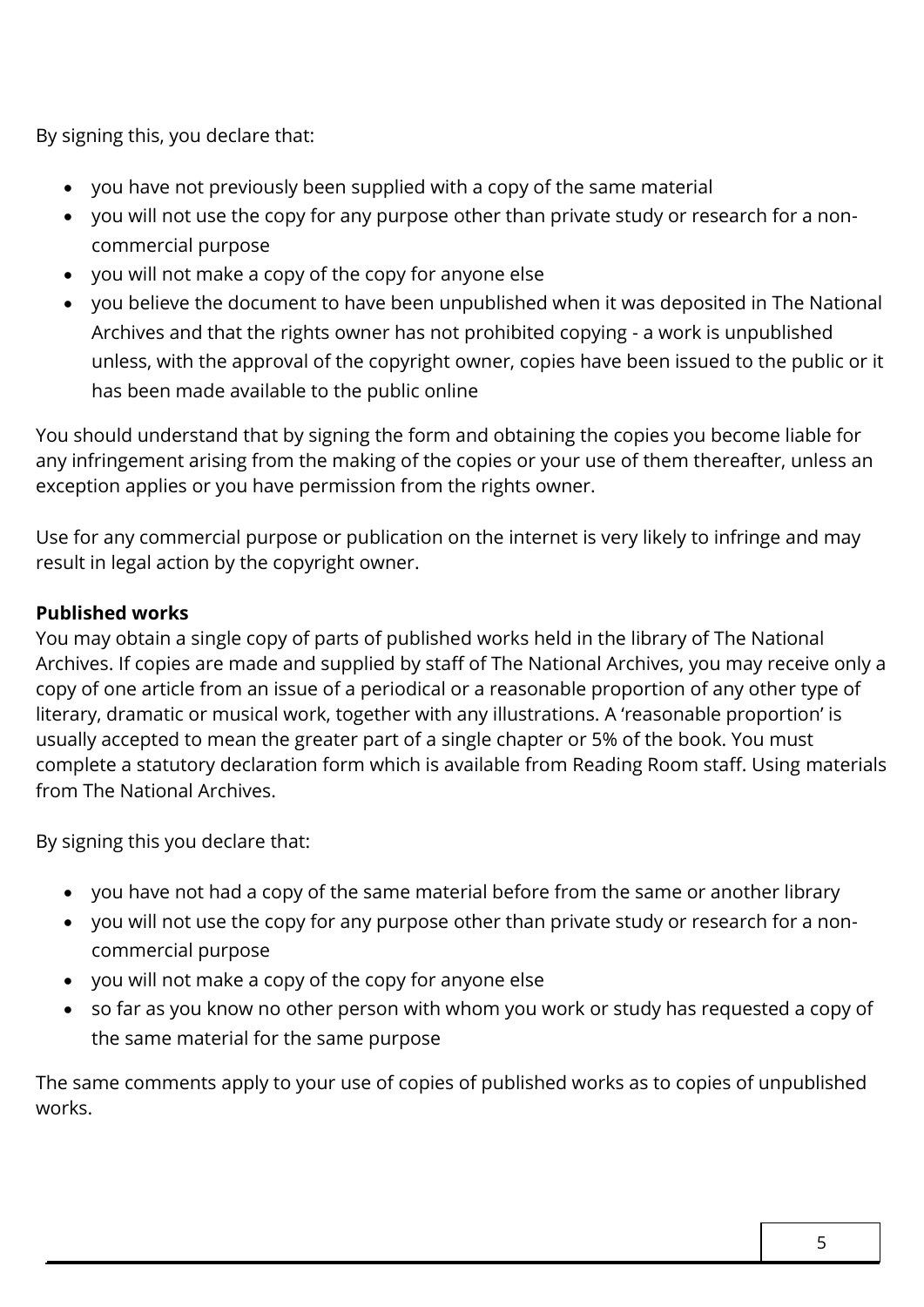# <span id="page-5-0"></span>**4. Reproduction of copies and images**

The reproduction of copies of non-Crown copyright records held in The National Archives will probably require permission from the copyright owner.

You may reproduce copies of Crown copyright records held in The National Archives for purposes of private study, non-commercial research or education without limitation. Educational use includes use for teaching, preparation for teaching, and examination, by either teacher or student. You must obtain permission from the Image Library of The National Archives for the reproduction of copies of records, which are protected by Crown copyright for publication, on the internet, for broadcasting, for exhibition or for any commercial purpose.

You can contact the Image Library at:

The National Archives, Kew, Richmond, Surrey TW9 4DU

Telephone: +44 (0)20 3908 9131 Email: [image-library@nationalarchives.gov.uk](mailto:image-library@nationalarchives.gov.uk) Website:<https://images.nationalarchives.gov.uk/>

Images reproduced on The National Archives' website, including Crown copyright and other works in the records, may be reproduced only with the permission of the Image Library. In addition, works identified as being the copyright of a third party on The National Archives' website, or in the Discovery catalogue, may not be reproduced except with the permission of the copyright owner.

# <span id="page-5-1"></span>**5. Copyright in certain special cases**

The National Archives understands the copyright position in certain special cases to be as follows:

#### <span id="page-5-2"></span>**A. British Transport Commission and British Railways Board records (RAIL and AN record series)**

You must obtain permission to publish material still in copyright from the following sources: Records of canal companies in record series RAIL 800 - RAIL 899:

Head of Archives and Records The Waterways Archive The Boat Museum South Pier Road Ellesmere Port CH65 4FW

Email: [archives@canalrivertrust.org.uk](mailto:archives@canalrivertrust.org.uk) Website: [The Waterways Archive](https://canalrivertrust.org.uk/places-to-visit/national-waterways-museum/the-waterways-archive)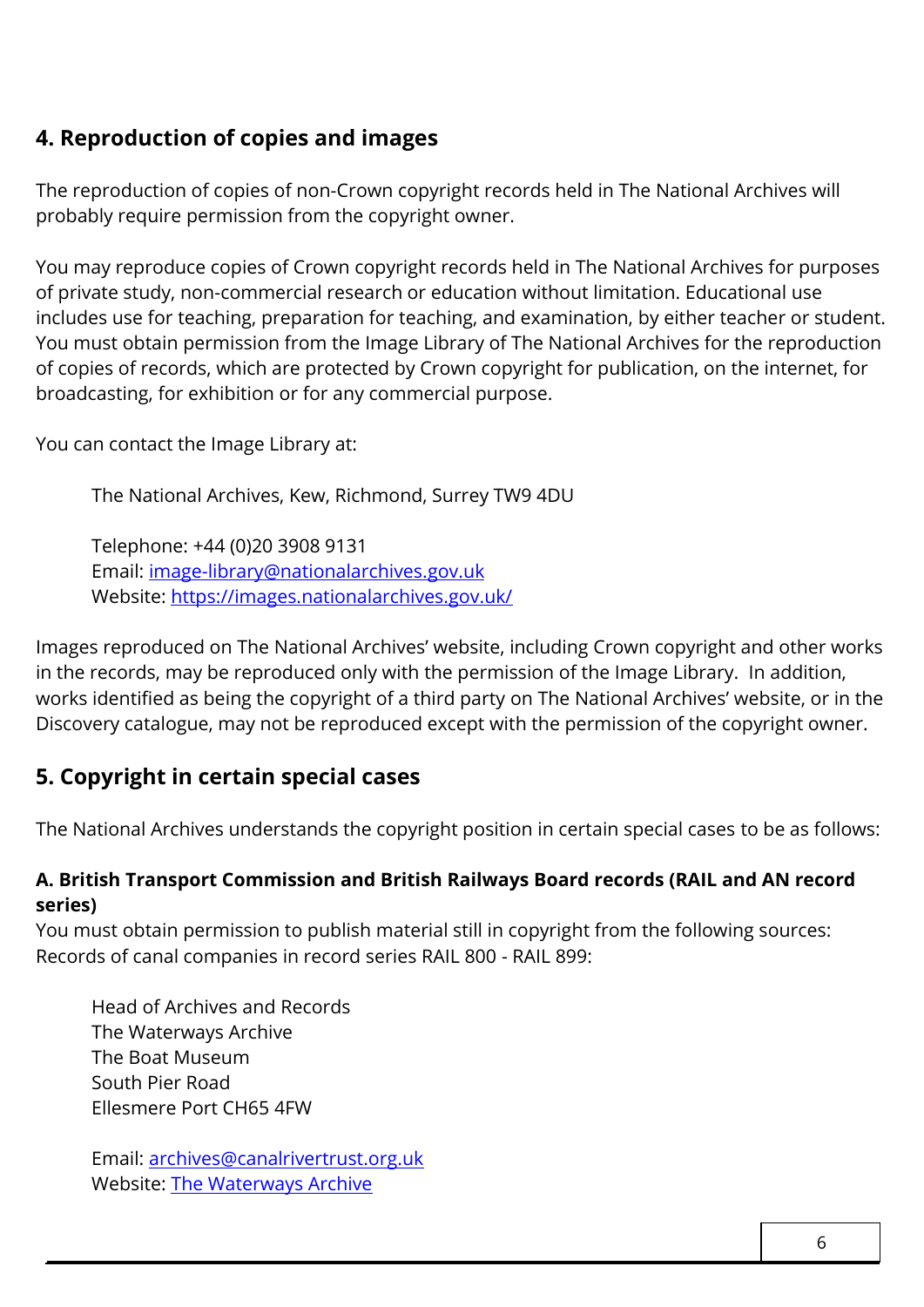Railway company and British Railways Board works of art, posters and photographs:

Picture Librarian Science and Society Picture Library Science Museum Exhibition Road London SW7 2DD

Email: [picture.library@sciencemuseum.ac.uk](mailto:picture.library@sciencemuseum.ac.uk) Website: [Science and Society Picture Library](https://www.scienceandsociety.co.uk/)

Railway company pseudo-heraldic devices, monograms and similar works:

National Railway Museum Leeman Road York YO26 4XJ

Email: [search.engine@railwaymuseum.org.uk](mailto:search.engine@railwaymuseum.org.uk) Website: [Railway Museum research and archive](https://www.railwaymuseum.org.uk/research-and-archive)

Railway company films deposited with the British Film Institute or the Imperial War Museum, from the appropriate institution:

British Film Institute 21 Stephen Street London W1T 1LN

Email: [footage.films@bfi.org.uk](mailto:footage.films@bfi.org.uk) Website: [www.bfi.org.uk/help/contact.php?eid=53](http://www.bfi.org.uk/help/contact.php?eid=53) 

Imperial War Museums Lambeth Road London SE1 6HZ

Email: [filmcommercial@iwm.org.uk](mailto:filmcommercial@iwm.org.uk)  Website:<https://film.iwmcollections.org.uk/>

Other kinds of records relating exclusively to Scotland of railway or canal companies, of the British Transport Commission or the British Railways Board: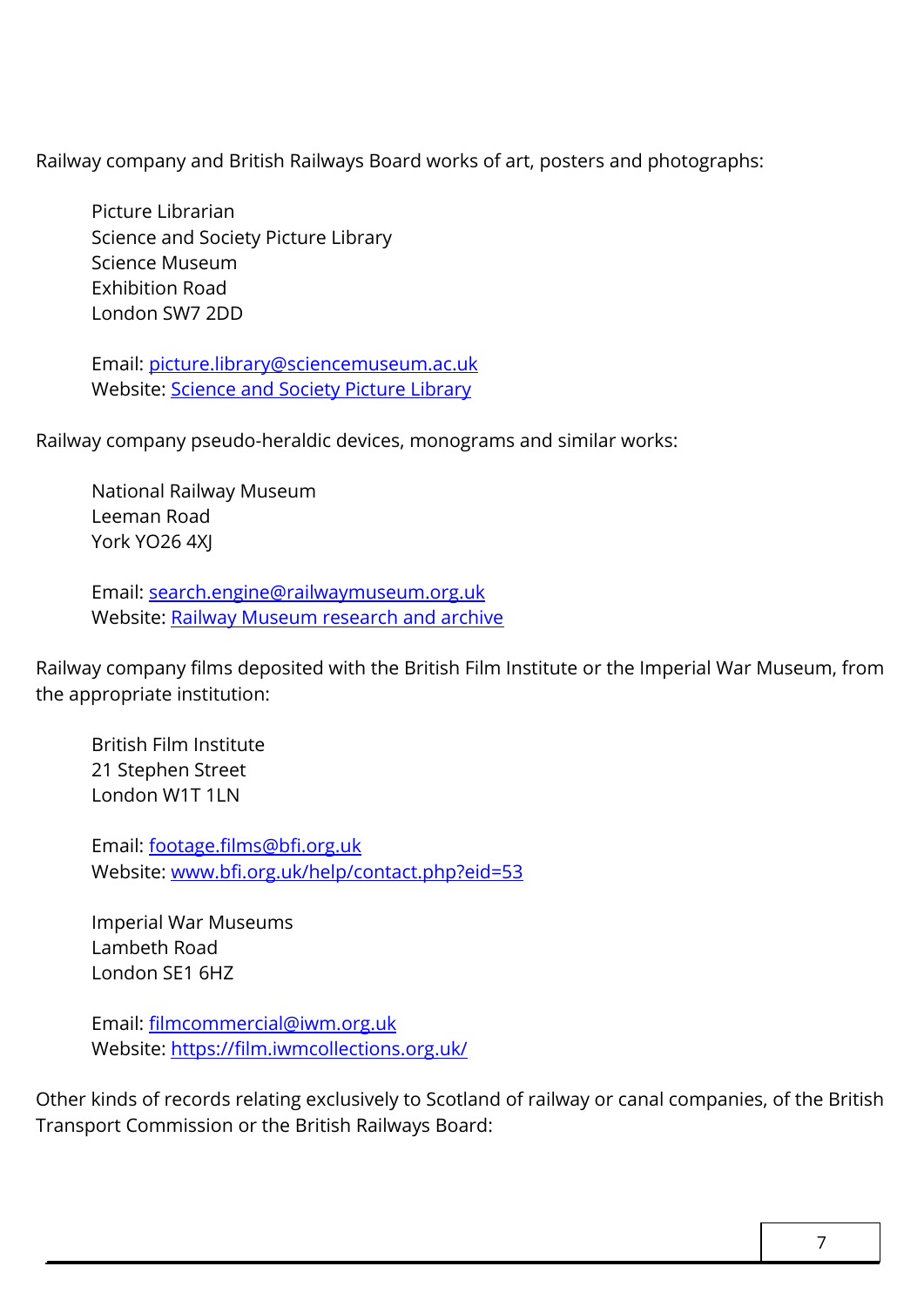National Records of Scotland HM General Register House 2 Princes Street Edinburgh EH1 3YY

Email: [lsrhe@scotlandspeople.gov.uk](mailto:lsrhe@scotlandspeople.gov.uk?Subject=NRS%20website%20-%20Historical%20and%20Legal%20Documents%20Enquiry) Website:<https://www.nrscotland.gov.uk/>

Records of railway or canal companies or in other British Transport Commission and British Railways Board records not in any of the above categories, from the Copyright Team at The National Archives (see **section 6**).

### <span id="page-7-0"></span>**B. Crown copyright material in non-public records held outside The National Archives**

Many archival holdings, including the records of local authorities and of families or private individuals, contain some published or unpublished Crown copyright works. For further information about permission to re-use these documents, please contact the [Copyright Team](mailto:psi@nationalarchives.gov.uk) at The National Archives

### <span id="page-7-1"></span>**C. Duchy of Cornwall records**

There are many documents in The National Archives - especially among Exchequer and Chancery records - that are copyright of the Duchy of Cornwall. You may use these documents for non-commercial purposes with the permission of the [Copyright Team](mailto:psi@nationalarchives.gov.uk) at The National Archives (see **section 6**).

When permission is given for use in non-commercial published works, the acknowledgment to use is:

Duchy of Cornwall material in The National Archives is reproduced by permission of the Secretary and Keeper of the Records of the Duchy of Cornwall.

You should send requests for any commercial use to:

Secretary to the Duchy of Cornwall 10 Buckingham Gate London SW1E 6LA

#### <span id="page-7-2"></span>**D. Duchy of Lancaster records** (DL record series)

These are not public records, but those among them where the copyright rests with the Duchy itself may be reproduced with the permission of the Copyright Team of The National Archives (see **section 6**) which will seek consent of the Keeper of the Records of the Duchy of Lancaster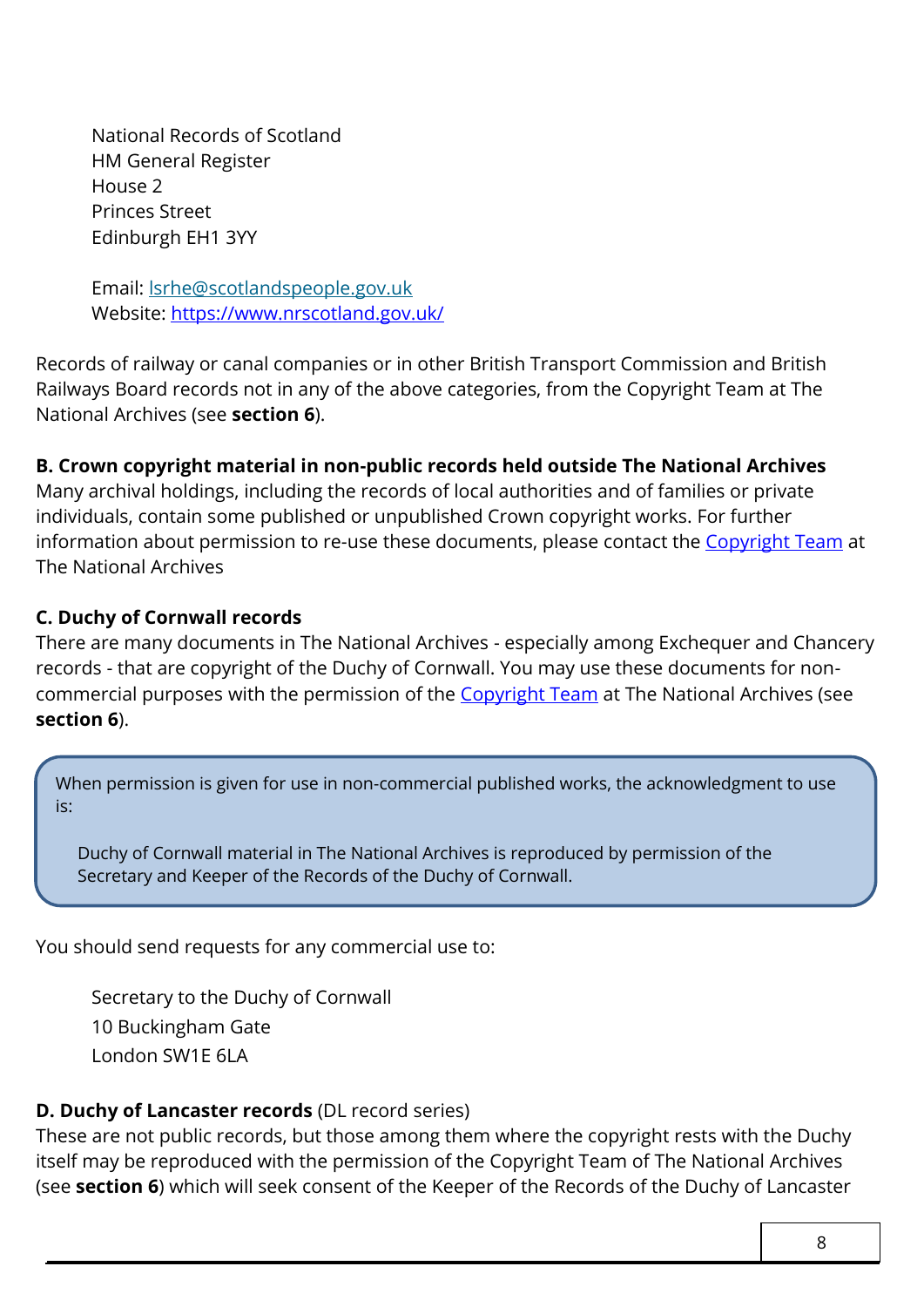When permission is given by the Copyright Team for use in published works and online, the acknowledgement to use is:

Duchy copyright material in the National Archives is the property of Her Majesty the Queen in Right of Her Duchy of Lancaster and is reproduced by permission of the Chancellor and Council of the Duchy of Lancaster

### <span id="page-8-0"></span>**E**. **Haig diaries** (record series WO 256)

The copies of the manuscript diaries of Field Marshall Sir Douglas Haig during the First World War are copyright of his grandson. The originals are preserved in the National Library of Scotland. The text of the diaries is widely available on microfilm and much of it has been published in: Gary Sheffield and John Bourne (ed.s), Douglas Haig: War diaries and letters, 1914-1918 (Weidenfeld and Nicolson 2005).

You may obtain copies from the reproductions in The National Archives for purposes of private study or non-commercial research.

You must obtain permission to quote from them or to use them for any other purpose from:

Manuscripts Curator National Library of Scotland George IV Bridge Edinburgh EH1 1EW

Telephone: +44 (0)131 623 3876 Email: [manuscripts@nls.uk](mailto:manuscripts@nls.uk)  Website:<https://www.nls.uk/collections/manuscripts/collections/military-naval>

#### <span id="page-8-1"></span>**F. Hudson's Bay Company records** (BH record series)

Copies of material in the copyright of the Hudson's Bay Company may be supplied but you may not sell them, give them away or deposit them in another archive without permission. Limited quotations and reproductions of documents may be published without permission so long as you give the full reference (including The National Archives' document reference, the folio or page number and the microfilm reel number) and you acknowledge the Hudson's Bay Company Archives at the Provincial Archives of Manitoba.

You must obtain permission for extensive quotation or reproduction from:

Keeper Hudson's Bay Company Archives Provincial Archives of Manitoba 200 Vaughan Street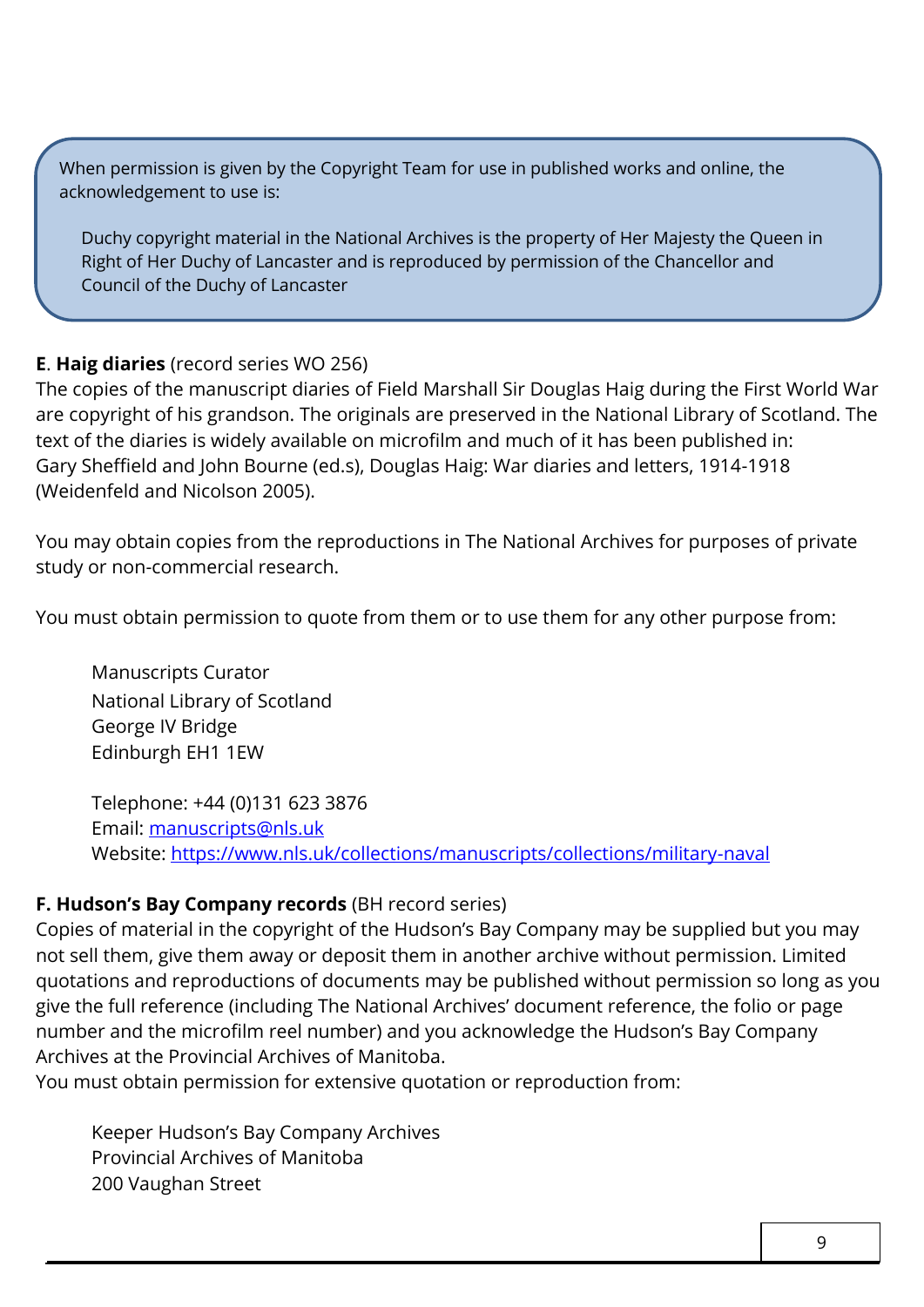Winnipeg Manitoba R3C 1T5 Canada

Email: [hbca@gov.mb.ca](mailto:hbca@gov.mb.ca) Website:<https://www.gov.mb.ca/chc/archives/hbca/>

### <span id="page-9-0"></span>**G. London Olympic Games and Paralympic Games 2012 (LOCOG) records**

The Olympic Movement's intellectual property is directly and expressly protected by Acts of Parliament: "The Olympic Symbol etc. (Protection) Act 1995" and "The London Olympic Games and Paralympic Games Act 2006". The British Olympic Association (BOA) is charged, through these statutes, with the responsibility for managing and controlling the commercial exploitation of such intellectual property including, but not limited to, the following protected words and images:

- The Olympic five ring symbol (or anything similar)
- The words Olympic(s), Olympiad(s), Olympian(s) (and similar words such as ʻOlympix')
- The motto "citius, altius, fortius" and its English equivalent "Faster, higher, stronger"

The Team GB, BOA and Pride the Lion logos are registered trademarks of the BOA. Likewise, Olympic Games logos and mascots are registered trademarks of the International Olympic Committee ("IOC") and/or the relevant organising committee in place from time to time.

Any unauthorized use of the BOA's and/or the International Olympic Committee's protected intellectual property is strictly prohibited and is subject to a number of legal penalties that the BOA will enforce.

For further details contact:

British Olympic Association Address: 60 Charlotte Street, London W1T 2NU Tel:+44(0) 207 842 5700 E-mail: **[boa@boa.org.uk](mailto:boa@boa.org.uk)** 

#### <span id="page-9-1"></span>**H. Legal records**

Records created by most of the higher courts of law (including quarter sessions, county courts, assize courts, the Crown court, the Central Criminal Court, the High Court, the Court of Appeal and the Supreme Court) or an Inquiry established under the Inquiries Act 2011 are Crown copyright. Records created by the former Judicial Committee of the House of Lords are Parliamentary copyright (see below). Records created by private individuals and submitted to a court or a judicial inquiry (including witness statements, depositions and many exhibits) are usually copyright of the creators and their successors.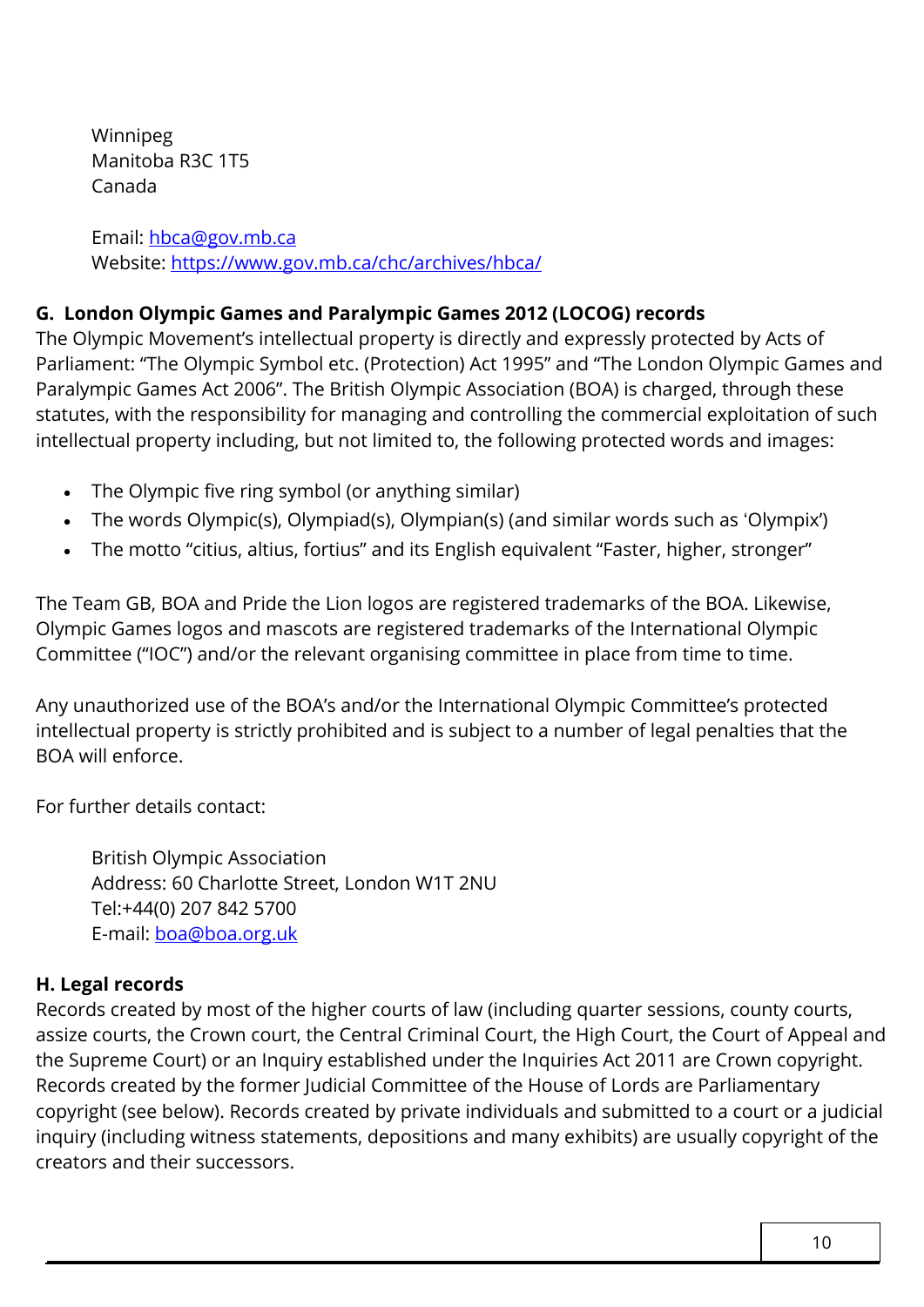#### <span id="page-10-0"></span>**I. Parliamentary copyright**

Unpublished works in Parliamentary copyright in The National Archives may be treated in the same way as unpublished Crown copyright works. Published Parliamentary copyright works may be reproduced under the terms of the [Open Parliament Licence.](https://www.parliament.uk/site-information/copyright/open-parliament-licence/) Further information on the use of Parliamentary copyright material can be found on the UK Parliament website.

#### <span id="page-10-1"></span>**J. Police records**

Material created by a serving police officer in the UK is Crown copyright. Material created by civilian staff members of a police force is copyright of the local police authority. However, the most appropriate place for enquiries in either case is the relevant police authority. Information on some of these is given below.

Where the police authority does not issue its own licences for use of Crown copyright police material, the Open Government Licence applies.

Material among Metropolitan Police (MEPO record series) records, except where it is copyright of a third party such as a witness, may be reproduced for educational, charitable, or other non-profit making purposes, including non-commercial radio broadcasts, with the permission of the [Copyright Team](mailto:psi@nationalarchives.gov.uk) at The National Archives (see **section 6**).

For use in non-commercial published works the suggested acknowledgement is:

Material in The National Archives is reproduced by permission of the Metropolitan Police Authority on behalf of the Crown.

You must obtain the permission of the Metropolitan Police Service for any use of Metropolitan Police (MEPO record series) records for commercial or other profit-making purposes, including television and commercial radio broadcasts.

Intellectual Property and Commercial Brand Manager Income Generation Unit Metropolitan Police Service 7th Floor West Empress State Building Lillie Road London SW6 1TR

Email: [intellectualproperty@met.police.uk](mailto:intellectualproperty@met.police.uk) Telephone: +44 (0)20 7161 1236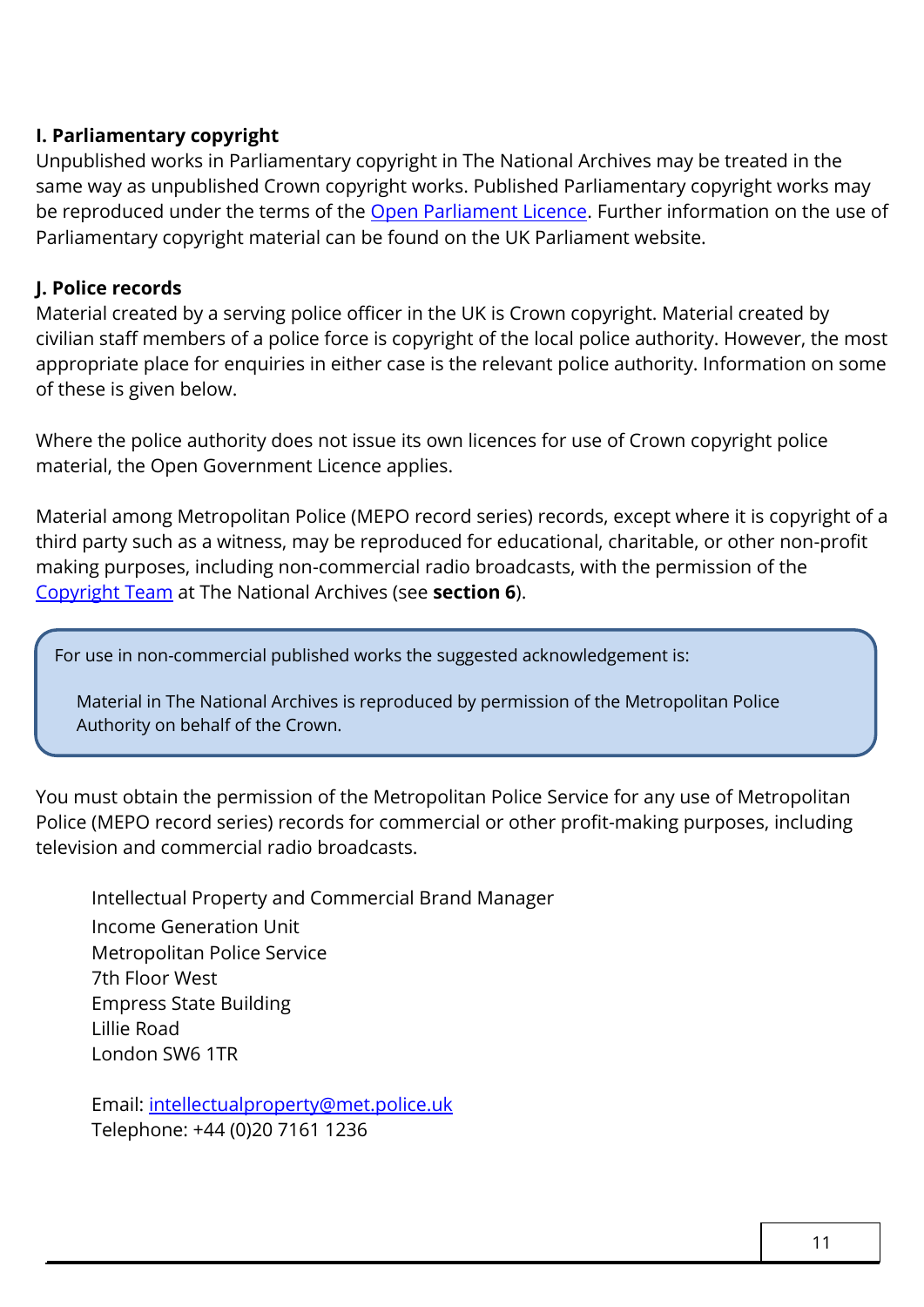Material among the records which was created by the Royal Irish Constabulary until 1922 is copyright of the Commissioner of the Garda:

Inspector i/c Garda Museum and Archives Record Tower Dublin Castle Dublin 2 Ireland

Email: [gatower@iol.ie](mailto:gatower@iol.ie)  Telephone: +353 1 6669999

Permission for the use of material among the records which was created by the Royal Ulster Constabulary 1922-2001 or the Police Service of Northern Ireland since 2001 should be obtained from the Northern Ireland Policing Board:

Northern Ireland Policing Board Waterside Tower 31 Clarendon Road Clarendon Dock Belfast BT1 3BG +44 (0)28 9040 8500

Email: [information@nipolicingboard.org.uk](mailto:information@nipolicingboard.org.uk) 

For the use of material among the records which was created by other police forces in the UK you should obtain permission from the relevant police authority.

#### <span id="page-11-0"></span>**K. Prime Ministers' Letters in the Royal Archives** (record series CAB 41)

The records in The National Archives are copies of Crown copyright materials held in the Royal Archives in Windsor Castle and may be reproduced only with the permission of the Copyright Team at The National Archives (see **section 6**).

For use in published works the acknowledgement to use is:

Reproduced from photographic copies in The National Archives of original letters preserved in the Royal Archives and made available by gracious permission of Her Majesty the Queen.